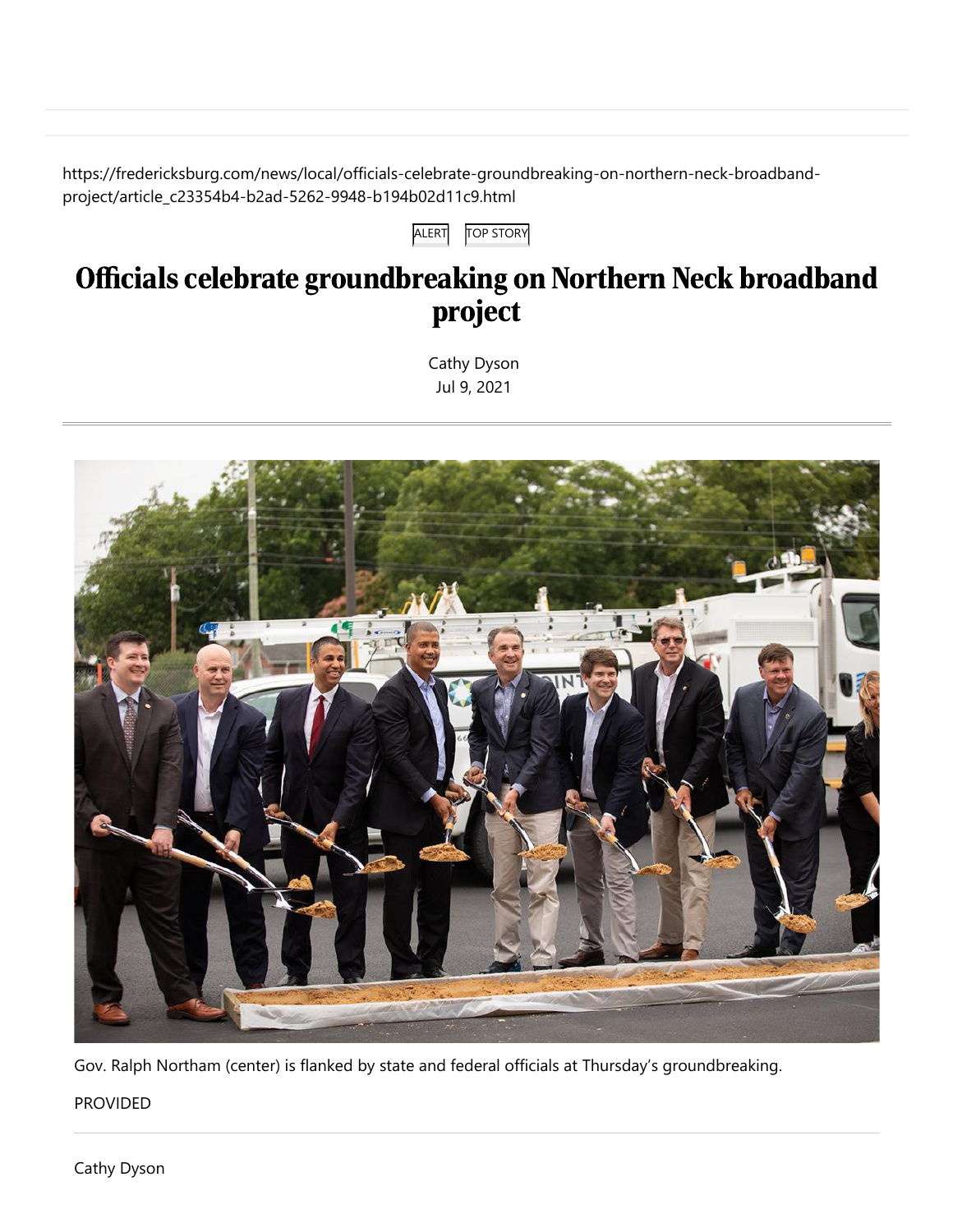mong the many local, state and federal officials who gathered in Warsaw on Thursday

 $\mathbf{A}^{^{\mathfrak{m}}}$ to break ground on a fiber optic broadband project were King George County supervisors Annie Cupka and Cathy Binder.

Like others who represented residents of the Northern Neck, utility companies or state and federal agencies, the King George officials posed for photos, holding ceremonial shovels filled with dirt.

But because that spade full of soil represents "a huge step in bringing access to the underserved residences and businesses in our community," Cupka said King George will memorialize the moment. The two shovels and a photo from the groundbreaking event for the Northern Neck Broadband Initiative will be framed in a shadowbox and displayed in the county boardroom.

"I am enormously grateful for the efforts from all of our partners and government officials who worked to make this happen," said Board of Supervisors Chairwoman Cupka.

She recalled the "frustration and hopelessness from many of our citizens when they completed a broadband survey" a few years ago.

"The pandemic obviously put a huge spotlight on what we already knew: reliable broadband access is critical to attracting businesses, supporting our workforce, providing telehealth opportunities and allowing for remote learning if the circumstances require it," Cupka said.

Gov. Ralph Northam was among dignitaries who celebrated the project that will bring high-speed internet to almost 7,200 unserved households and businesses in King George, Westmoreland, Richmond and Northumberland counties.

"We need to think big to make universal broadband a reality in our commonwealth," the governor said, "and this regional initiative is exactly the type of unique partnership that will deliver on this promise."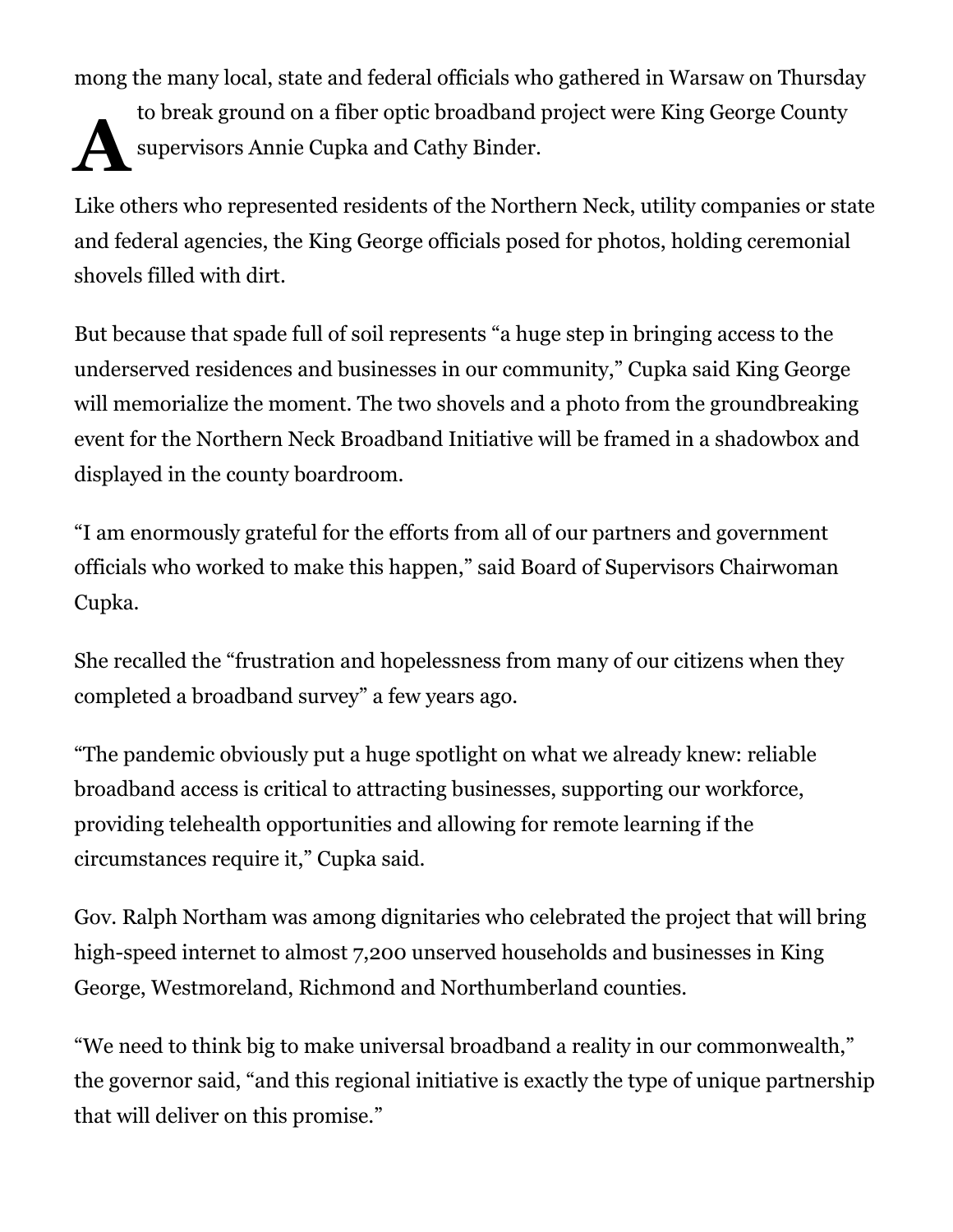The initiative has brought a lot of partners and funding sources to the table. About \$20 million has been generated from state and federal grants, with each of the four counties chipping in \$650,000. King George offered up a larger chunk—\$500,000 last year so it would be first in line to get the high-speed service.

King George has 1,800 of the homes and businesses in the Northern Neck identified as lacking reliable and fast internet, according to county officials. With construction of the main line starting this month, installations are expected around October for preregistered customers. Officials expect to complete the project by December 2023.

The first phase will use a \$10 million grant from the Virginia Telecommunication Initiative.

Dominion Energy is installing more than 200 miles of fiber from Fredericksburg to Kilmarnock, which will serve as the backbone for the project. Then, All Points Broadband, an internet service provider, will lease the "middle-mile" cable installed by Dominion Energy and put in the "last mile" portion of the network this fall, according to a press release.

Northern Neck Electric Cooperative will work with Dominion and All Points to extend the network.

Officials with all the companies involved praised the Northern Neck initiative as "a model of what can be achieved" when partners come up with new ways of thinking, said Jimmy Carr, CEO of All Points Broadband.

Officials from the electricity and internet service companies, along with representatives from the four counties, announced the agreement in April 2020. Lancaster and Middlesex counties later joined the regional initiative.

More than 90 percent of the fiber optic cable will be attached to electric poles, except in areas where lines are underground, Carr told King George officials last month.

Northern Neck residents can find out more about the project—and if their location is part of the initial phase—at **[fiber.allpointsbroadband.com](https://fiber.allpointsbroadband.com/)**.